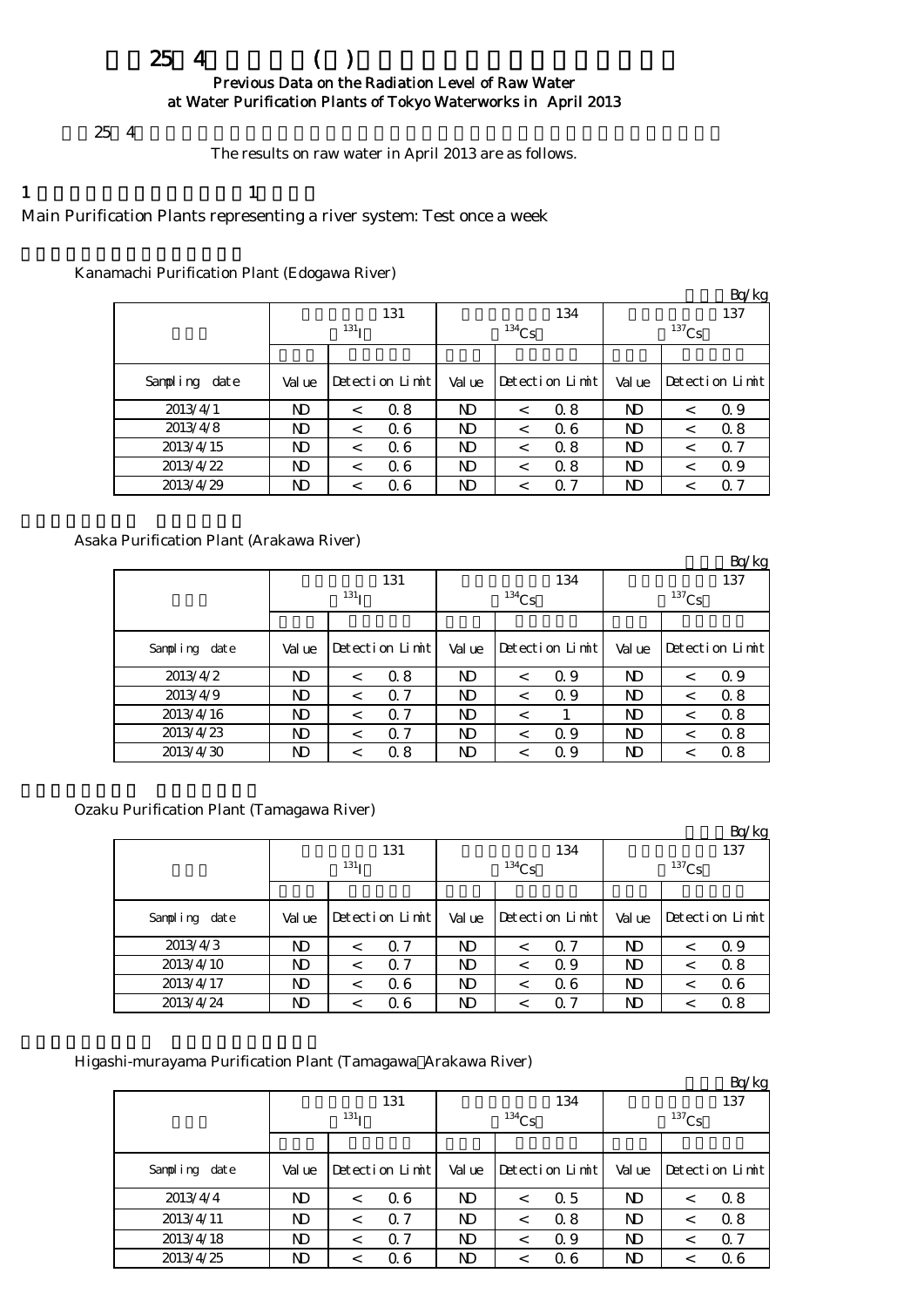#### Nagasawa Purification Plant (Sagamigawa River)

|               |        |                  |                 |                |          |                 |                |          | Bq/kg           |
|---------------|--------|------------------|-----------------|----------------|----------|-----------------|----------------|----------|-----------------|
|               |        |                  | 131             |                |          | 134             |                |          | 137             |
|               |        | 131 <sub>T</sub> |                 |                | $134$ Cs |                 |                | $137$ Cs |                 |
|               |        |                  |                 |                |          |                 |                |          |                 |
| Sampling date | Val ue |                  | Detection Limit | Val ue         |          | Detection Limit | Val ue         |          | Detection Limit |
| 2013/4/5      | ND     |                  | 06              | ND             | $\,<\,$  | 0.8             | N <sub>D</sub> | <        | 0.8             |
| 2013/4/12     | ND.    | $\,<\,$          | 06              | ND             | $\,<\,$  | 0.6             | N <sub>D</sub> | $\,<\,$  | 0.8             |
| 2013/4/19     | ND     | $\,<\,$          | 0.8             | ND             | $\,<\,$  | Q 9             | N <sub>D</sub> | <        | Q <sub>7</sub>  |
| 2013/4/26     | ND     |                  | $\Omega$ 7      | N <sub>D</sub> | <        | 0.8             | ND             |          | 0.9             |

2 and  $\lambda$  1

# Other Main Purification Plants: Test mostly once a month

|                      |                           |                      |              |            |                 |                            |       |                 |                |                     | Bq/kg           |
|----------------------|---------------------------|----------------------|--------------|------------|-----------------|----------------------------|-------|-----------------|----------------|---------------------|-----------------|
|                      |                           |                      |              | $^{131}$ I | 131             | 134<br>$^{134}\mathrm{Cs}$ |       |                 |                | $^{137}\mathrm{Cs}$ | 137             |
|                      |                           |                      |              |            |                 |                            |       |                 |                |                     |                 |
| Monitoring<br>poi nt | <b>Vater</b><br>resource  | Sampling<br>$\det e$ | Val ue       |            | Detection Limit | Val ue                     |       | Detection Limit | Val ue         |                     | Detection Limit |
| Masato               | Edogava<br><b>R</b> iver  | 2013/4/2             | $\mathbf{D}$ | $\lt$      | Q 7             | $\mathbf{D}$               | $\lt$ | 0.8             | N <sub>D</sub> | $\lt$               | 0.7             |
| MIsono               | Arakawa<br><b>R</b> iver  | 2013/4/2             | <b>ND</b>    | $\prec$    | Q <sub>7</sub>  | $\mathbf{D}$               | $\lt$ | 0.9             | $\mathbf{D}$   | $\lt$               | 0.7             |
| Kinuta               | Tanagawa<br><b>R</b> iver | 2013/4/3             | $\mathbf{N}$ | $\lt$      | 0.8             | $\mathbf{D}$               | $\lt$ | 0.7             | $\mathbf{D}$   | $\lt$               | 0.9             |
| Sakai                | Tanagawa<br><b>R</b> iver | 2012/4/4             | $\mathbf{D}$ | $\,<$      | 0.8             | $\mathbf{D}$               | $\lt$ | 0.7             | $\mathbf{D}$   | $\lt$               | 0.8             |
| Ki nut ashi no       | Tanagawa<br><b>R</b> iver | 2013/4/10            | $\mathbf{D}$ | $\lt$      | Q <sub>7</sub>  | $\mathbf{D}$               | $\lt$ | 0.8             | $\mathbf{D}$   | $\lt$               | 0.9             |

 $1$  ND:  $\sim$  ND:

※2 採水時間:午前9時  $3 \thinspace$ 

※4

0.8Bq/kg

 $\begin{array}{lll} \text{O} & 8 & \text{O} & 8 \text{Bq/kg} \\ \text{O} & 8 & \text{O} & 8 \text{Bq/kg} \\ \end{array}$ 

- 1 ND Not Detectable
- ※2 Sampling time:9:00 A.M.

 $\mathcal{S}$ Testing institute:Water Quality Management Center

※4 "Detection Limit" refers to the minimum detectable value. Radioactivity has the property wherein even using the same measurement device, the minimum level varies with the sample being measured. For example, a detection limit "<0.8" means that the minimum measurement for that day's sample was 0.8 Bq/kg. And a case such as a result of "ND", the concentration of radioactive particles in the sample was less than 0.8 Bq/kg.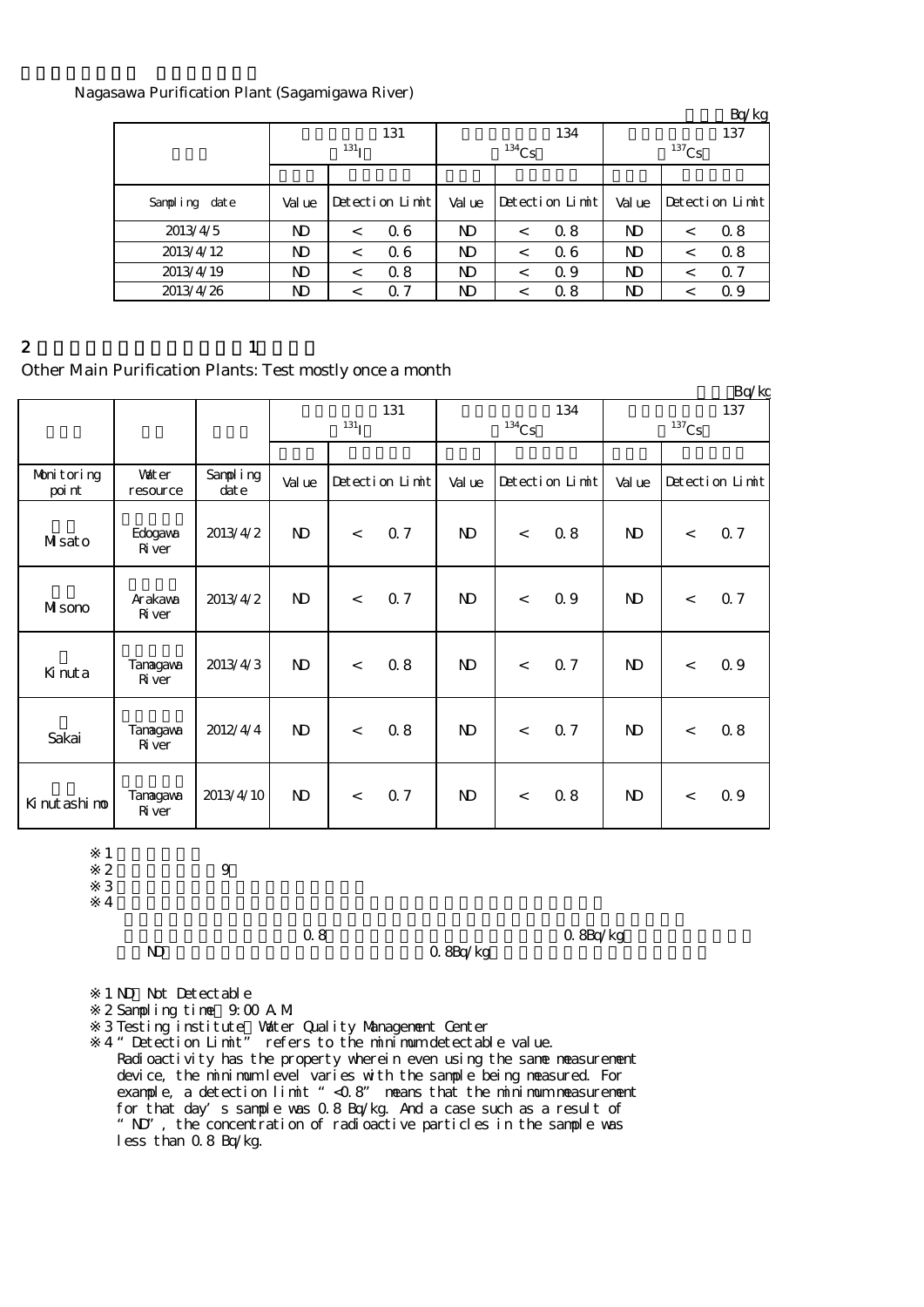Water purification plants using surface water, subsoil water, or shallow water in Tama Area: Test mostly once a month

|                  |                  |                |                  |                 |                |                          |                 |                |                     | Bq/kg           |
|------------------|------------------|----------------|------------------|-----------------|----------------|--------------------------|-----------------|----------------|---------------------|-----------------|
|                  |                  |                | 131 <sub>I</sub> | 131             |                | $\mathrm{^{134}Cs}$      | 134             |                | $^{137}\mathrm{Cs}$ | 137             |
|                  |                  |                |                  |                 |                |                          |                 |                |                     |                 |
| Monitoring point | Sampling<br>date | Val ue         |                  | Detection Limit | Value          |                          | Detection Limit | Val ue         |                     | Detection Limit |
| Tokura           | 2013/4/8         | $\mathbf{N}$   | $\,<$            | 0.8             | N <sub>D</sub> | $\lt$                    | 0.9             | $\mathbf{D}$   | $\,<$               | 0.9             |
| <b>Qtsu</b>      | 2013/4/8         | $\mathbf{N}$   | $\,<$            | $0.8\,$         | N <sub>D</sub> | $\overline{\phantom{a}}$ | 0.9             | $\mathbf{D}$   | $\,<$               | $0.8\,$         |
| N ppara          | 2013/4/10        | $\mathbf{N}$   | $\,<$            | Q 7             | N <sub>D</sub> | $\,<\,$                  | 0.7             | $\mathbf{N}$   | $\,<$               | $0.8\,$         |
| H kava           | 2013/4/10        | N <sub>D</sub> | $\,<$            | 06              | N <sub>D</sub> | $\,<$                    | 0.6             | $\mathbf{N}$   | $\,<$               | 0.7             |
| Tanasawa         | 2013/4/16        | N <sub>D</sub> | $\,<$            | 0.9             | N <sub>D</sub> | $\,<$                    | 0.7             | $\mathbf{N}$   | $\,<$               | 0.8             |
| Gaba             | 2013/4/16        | N <sub>D</sub> | $\,<$            | 0.8             | $\mathbf{N}$   | $\,<\,$                  | 0.9             | $\mathbf{D}$   | $\,<$               | $0.8\,$         |
| Fukasawa         | 2013/4/17        | N <sub>D</sub> | $\,<$            | $0.8\,$         | $\mathbf{N}$   | $\overline{\phantom{a}}$ | 0.8             | N <sub>D</sub> | $\,<$               | 0.7             |
| <b>Ogouchi</b>   | 2013/4/22        | N <sub>D</sub> | $\,<$            | 0.8             | N <sub>D</sub> | $\,<\,$                  | 0.9             | $\mathbf{D}$   | $\,<$               | $0.8\,$         |
| <b>H</b> mura    | 2013/4/22        | $\mathbf{N}$   | $\,<$            | 06              | N <sub>D</sub> | $\,<\,$                  | 0.9             | $\mathbf{N}$   | $\,<$               | Q 7             |

## surface water

# subsoil water

|                  |                  |              |                    |                 |                |                          |                 |              |          | Bq/kg           |
|------------------|------------------|--------------|--------------------|-----------------|----------------|--------------------------|-----------------|--------------|----------|-----------------|
|                  |                  |              | $131$ <sub>I</sub> | 131             |                | $\mathrm{^{134}Cs}$      | 134             |              | $137$ Cs | 137             |
|                  |                  |              |                    |                 |                |                          |                 |              |          |                 |
| Monitoring point | Sampling<br>date | Val ue       |                    | Detection Limit | Val ue         |                          | Detection Limit | Val ue       |          | Detection Limit |
| Chi gasedai ni   | 2013/4/9         | $\mathbf{D}$ | $\,<$              | Q 7             | $\mathbf{N}$   | $\overline{\phantom{a}}$ | 06              | $\mathbf{D}$ | $\,<$    | 0.8             |
| H nat awada      | 2013/4/9         | $\mathbf{D}$ | $\,<$              | 0.8             | $\mathbf{N}$   | $\lt$                    | 0.8             | $\mathbf{D}$ | $\lt$    | 0.7             |
| Nari ki          | 2013/4/15        | $\mathbf{D}$ | $\,<$              | 0.8             | $\mathbf{D}$   | $\overline{\phantom{a}}$ | 0.9             | $\mathbf{N}$ | $\,<$    | 0.9             |
| Fut anat ao      | 2013/4/15        | $\mathbf{N}$ | $\,<$              | Q 7             | <b>ND</b>      | $\overline{\phantom{a}}$ | 0.7             | $\mathbf{N}$ | $\lt$    | 06              |
| Takat suki       | 2013/4/17        | $\mathbf{N}$ | $\,<$              | 0.8             | $\mathbf{N}$   | $\overline{\phantom{a}}$ | 0.9             | $\mathbf{N}$ | $\,<$    | 0.9             |
| Sawai dai i chi  | 2013/4/23        | $\mathbf{N}$ | $\,<$              | 0.5             | N <sub>D</sub> | $\overline{\phantom{a}}$ | 0.5             | $\mathbf{N}$ | $\lt$    | 0.7             |
| Savai dai ni     | 2013/4/23        | $\mathbf{D}$ | $\lt$              | 0.8             | $\mathbf{N}$   | $\lt$                    | 0.7             | $\mathbf{D}$ | $\lt$    | 0.7             |
| MIt akesann      | 2013/4/24        | $\mathbf{D}$ | $\,<\,$            | Q 7             | $\mathbf{D}$   | $\,<\,$                  | 0.6             | $\mathbf{D}$ | $\,<$    | 0.8             |